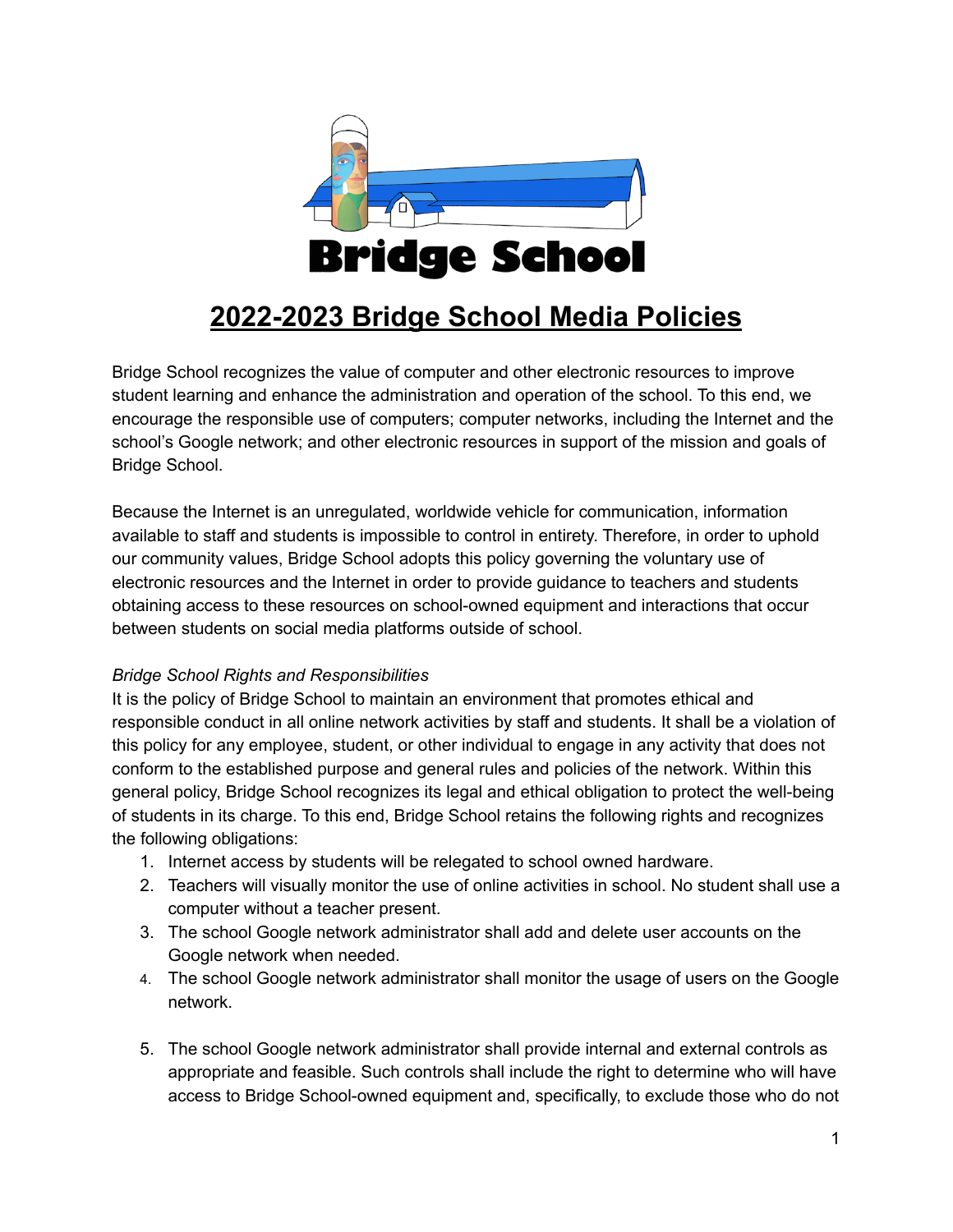abide by the Bridge School's acceptable use policy or other policies governing the use of school facilities, equipment, and materials. Bridge School reserves the right to restrict online destinations through software or other means.

6. The school network administrator shall provide guidelines and make reasonable efforts to train staff and students in acceptable use and policies governing online communications.

#### *Staff Responsibilities*

- 1. Staff members who supervise students, control electronic equipment, or otherwise have occasion to observe student use of said equipment online shall make reasonable efforts to monitor the use of this equipment to assure that it conforms to the mission and goals of the Bridge School.
- 2. Staff should make reasonable efforts to become familiar with the Internet and its use so that effective monitoring, instruction, and assistance may be achieved.

## *Acceptable Use*

- 1. All use of the Internet, including staff use of the school Google network, must be in support of educational and research objectives consistent with the mission and objectives of Bridge School.
- 2. Proper codes of conduct in electronic communication must be used. In groups and forums, giving out personal information is inappropriate. When using e-mail, extreme caution must always be taken in revealing any information of a personal nature.
- 3. Google network accounts are to be used only by the authorized owner of the account for the authorized purpose.

## *Unacceptable Use*

- 1. Student or staff use of the Google network for personal matters unrelated to school activities.
- 2. Neither students nor staff shall log on to another individual's Google Google network account EXCEPT for the Google network administrator(s).
- 3. No use of the network shall serve to disrupt the use of the network by others. Hardware and/or software shall not be destroyed, modified, or abused in any way.
- 4. Malicious use of the network to develop programs that harass other users or infiltrate a computer or computing system and/or damage the software components of a computer or computing system is prohibited.
- 5. The unauthorized installation of any software, including shareware and freeware, for use on Bridge School computers is prohibited.
- 6. Hate mail, chain letters, harassment, discriminatory remarks, and other antisocial behaviors are prohibited on the network.
- 7. Students shall not perpetrate harassment on the school network OR on non-school networks towards school students or employees. Harassment means an incident or incidents of verbal, written, visual, or physical conduct including any incident conducted by electronic means based on or motivated by a student's or a student's family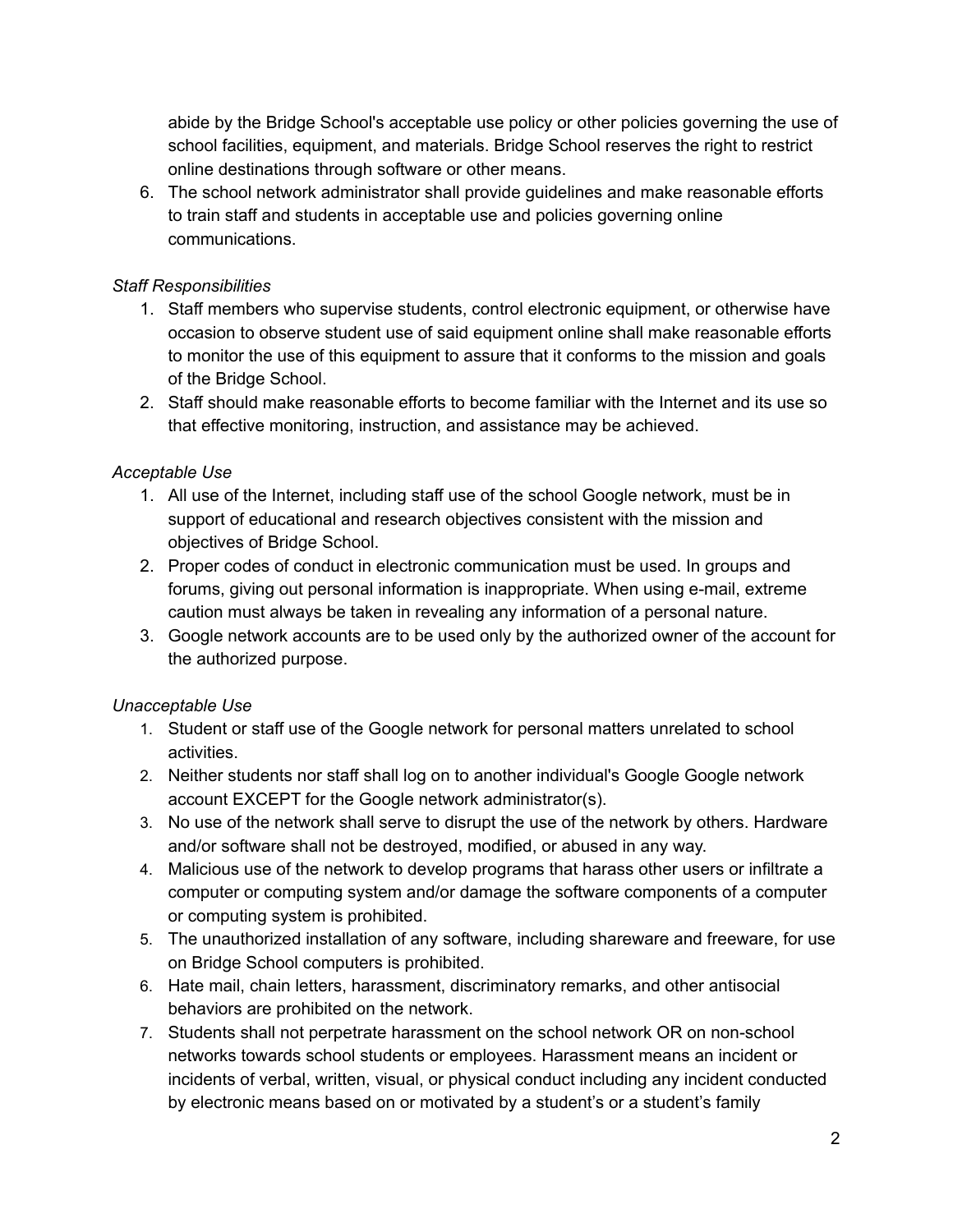member's actual or perceived race, creed, color, national origin, marital status, sex, sexual orientation, gender identity, or disability that has the purpose OR effect of objectively and substantially undermining and detracting from or interfering with a student's educational performance OR access to school resources OR creating an objectively intimidating, hostile, or offensive environment. 16 V.S.A. § 11(a)(26)(A).

- 8. Use of the network to access or process pornographic material, inappropriate text files (as determined by the system administrator or building administrator), or files dangerous to the integrity of the local area network is prohibited.
- 9. Downloading, copying, otherwise duplicating, and/or distributing copyrighted materials without the specific written permission of the copyright owner is prohibited, except that duplication and/or distribution of materials for educational purposes is permitted when such duplication and/or distribution would fall within the Fair Use Doctrine of the United States Copyright Law (Title 17, USC).
- 10. Use of the network for any unlawful purpose is prohibited.
- 11. Use of profanity, obscenity, racist terms, or other language that may be offensive to another user is prohibited.
- 12. Playing games is prohibited unless specifically authorized by a teacher for instructional purposes.
- 13. Establishing network or Internet connections to live communications, including voice and/or video (relay chat), is prohibited unless specifically authorized by the system administrator.

#### *Use of Personal Devices in School*

- 1. Students shall not carry personal electronic devices with them while during school. Any electronic device must be turned off and stored for the entirety of the school day in the student's backpack.
- 2. Staff may carry personal electronic devices on them during the school day in order to ensure access to emergency communication.
- 3. Staff must only use their personal electronic devices for work-related purposes, or emergency personal matters during the school day.

## *Social Media*

- 1. Staff must never be "friends" or connect with current students on any social network while employed by Bridge School.
- 2. Staff must take reasonable effort to maintain a professional appearance on social media and must not post any content that negatively impacts the school's public appearance. '
- 3. No picture posted on a Bridge School social media account or on the school website will be done so with the intent of ridiculing, harassing, or embarrassing a child.
- 4. No picture will be tagged by any Bridge School employee.
- 5. Student and family names, addresses, phone numbers or other personal information will never be given without consent from parents (including local print media).
- 6. Pictures will be removed from social media by the request of parents or students.